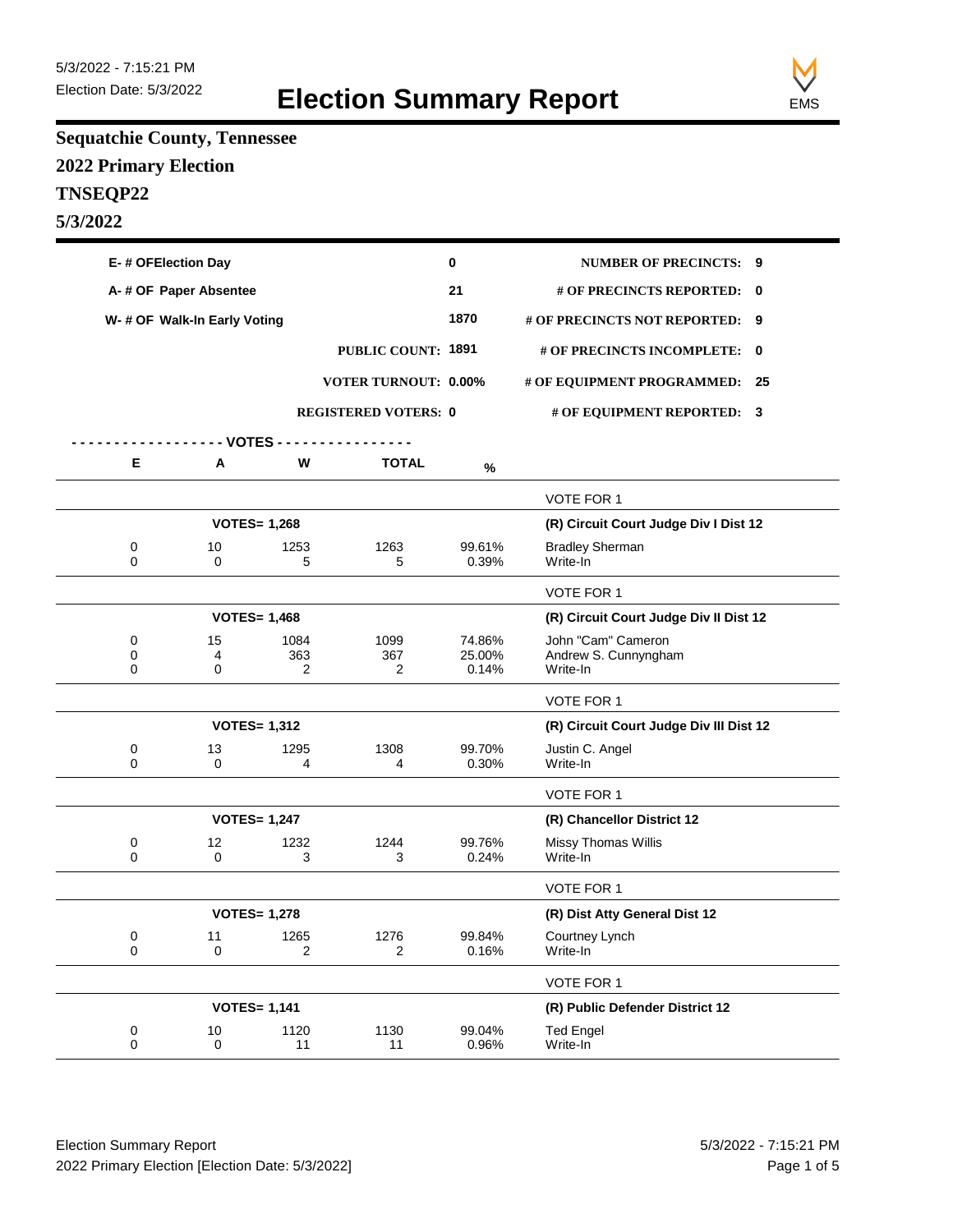|                         | - VOTES -         |                        |                                |                                    |                                                                       |
|-------------------------|-------------------|------------------------|--------------------------------|------------------------------------|-----------------------------------------------------------------------|
| Е                       | A                 | W                      | <b>TOTAL</b>                   | $\%$                               |                                                                       |
|                         |                   |                        |                                |                                    | VOTE FOR 1                                                            |
|                         |                   | <b>VOTES= 1,834</b>    | (R) County Executive           |                                    |                                                                       |
| 0<br>0<br>0<br>0        | 10<br>1<br>9<br>0 | 1141<br>29<br>641<br>3 | 1151<br>30<br>650<br>3         | 62.76%<br>1.64%<br>35.44%<br>0.16% | D. Keith Cartwright<br>Carol A. Gaddy<br>Pamela Mooneyham<br>Write-In |
|                         |                   |                        |                                |                                    | <b>VOTE FOR 2</b>                                                     |
|                         | <b>VOTES= 125</b> |                        | (R) County Commissioner Dist 1 |                                    |                                                                       |
| 0                       | 0                 | 115                    | 115                            | 92.00%                             | <b>Travis Faucett</b>                                                 |
| 0<br>0                  | 0<br>0            | 10<br>0                | 10<br>0                        | 8.00%<br>0.00%                     | Write-In<br>Write-In                                                  |
|                         |                   |                        |                                |                                    | VOTE FOR 2                                                            |
|                         | <b>VOTES= 146</b> |                        |                                |                                    | (R) County Commissioner Dist 2                                        |
| 0<br>0<br>0             | 3<br>0<br>0       | 142<br>0<br>1          | 145<br>0<br>1                  | 99.32%<br>0.00%<br>0.68%           | <b>Blaine Layne</b><br>Write-In<br>Write-In                           |
|                         |                   |                        |                                |                                    | <b>VOTE FOR 2</b>                                                     |
|                         | <b>VOTES= 343</b> |                        |                                |                                    | (R) County Commissioner Dist 3                                        |
| 0<br>0<br>0<br>$\Omega$ | 0<br>0<br>0<br>0  | 149<br>192<br>2<br>0   | 149<br>192<br>2<br>$\mathbf 0$ | 43.44%<br>55.98%<br>0.58%<br>0.00% | Jimbo Breland<br><b>Bryan Walker</b><br>Write-In<br>Write-In          |
|                         |                   |                        |                                |                                    | VOTE FOR 2                                                            |
|                         | <b>VOTES=5</b>    |                        |                                |                                    | (R) County Commissioner Dist 4                                        |
| 0                       | 0                 | 0                      | 0                              | 0.00%                              | No Candidate Qualified                                                |
| 0                       | 1                 | 3                      | 4                              | 80.00%                             | Write-In                                                              |
| 0                       | 0                 | 1                      | 1                              | 20.00%                             | Write-In                                                              |
|                         |                   |                        |                                |                                    | <b>VOTE FOR 2</b>                                                     |
|                         | <b>VOTES=5</b>    |                        |                                |                                    | (R) County Commissioner Dist 5                                        |
| 0                       | 0                 | 0                      | 0                              | 0.00%                              | No Candidate Qualified                                                |
| 0<br>0                  | 0<br>0            | 5<br>0                 | 5<br>0                         | 100.00%<br>0.00%                   | Write-In<br>Write-In                                                  |
|                         |                   |                        |                                |                                    | VOTE FOR 2                                                            |
|                         | <b>VOTES= 182</b> |                        | (R) County Commissioner Dist 6 |                                    |                                                                       |
| 0                       | 0                 | 95                     | 95                             | 52.20%                             | <b>Thomas Mahoney</b>                                                 |
| 0                       | 2                 | 84                     | 86                             | 47.25%                             | David Raines                                                          |
| 0<br>0                  | 0<br>0            | 1<br>0                 | 1<br>0                         | 0.55%<br>0.00%                     | Write-In<br>Write-In                                                  |
|                         |                   |                        |                                |                                    |                                                                       |
|                         | <b>VOTES= 302</b> |                        |                                |                                    | VOTE FOR 2<br>(R) County Commissioner Dist 7                          |
|                         |                   |                        |                                |                                    |                                                                       |
| 0<br>0                  | 0<br>1            | 93<br>111              | 93<br>112                      | 30.79%<br>37.09%                   | Susie Christian Bostic<br><b>Frank Silver</b>                         |
| 0                       | 4                 | 93                     | 97                             | 32.12%                             | Kelvin Snyder                                                         |
| 0                       | 0                 | 0                      | 0                              | 0.00%                              | Write-In                                                              |
| 0                       | 0                 | 0                      | 0                              | 0.00%                              | Write-In                                                              |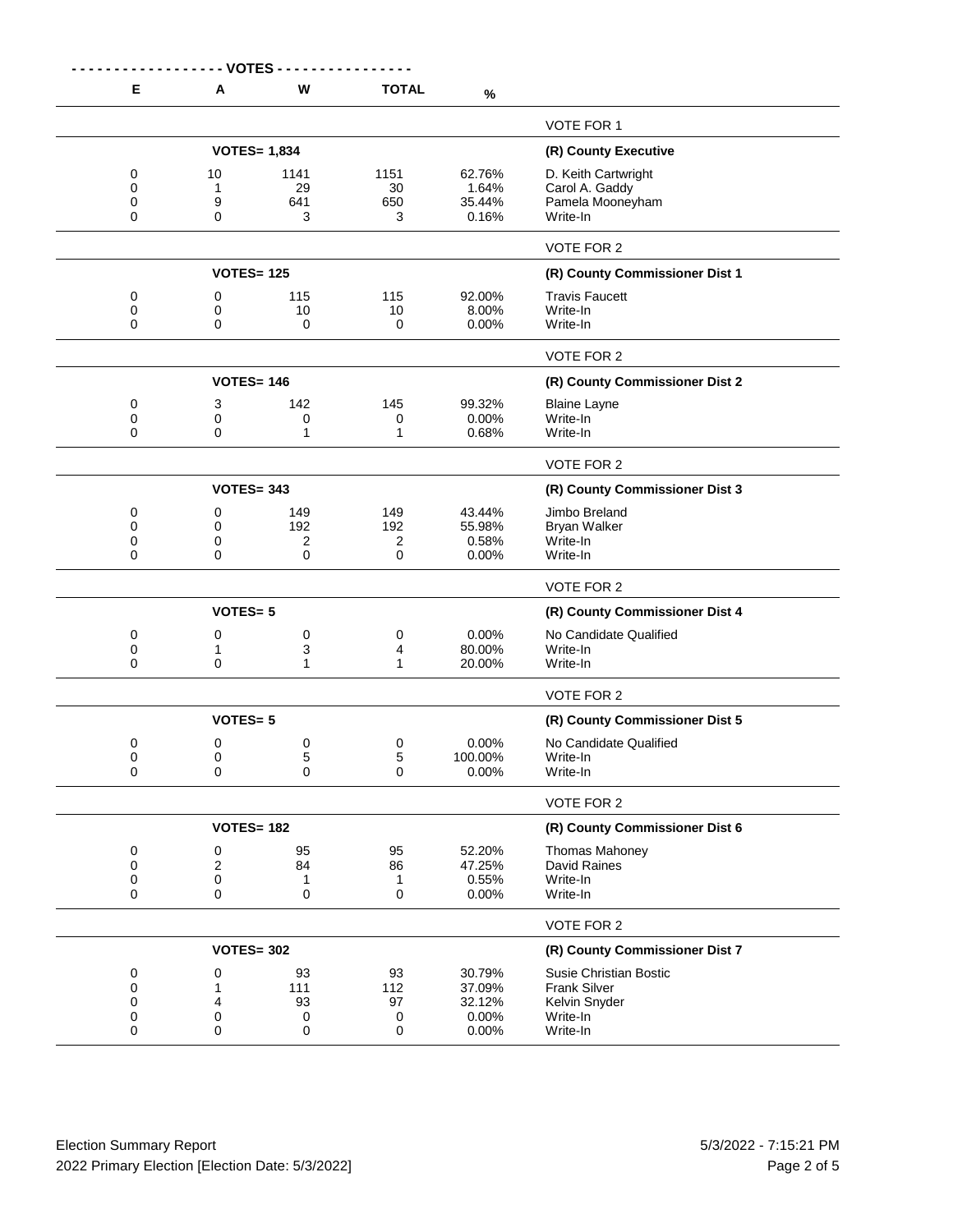|                | - - - - - - - - VOTES - |                     |                                |                  |                                                      |
|----------------|-------------------------|---------------------|--------------------------------|------------------|------------------------------------------------------|
| Е              | A                       | W                   | <b>TOTAL</b>                   | $\%$             |                                                      |
|                |                         |                     |                                |                  | VOTE FOR 2                                           |
|                | <b>VOTES=90</b>         |                     | (R) County Commissioner Dist 8 |                  |                                                      |
| 0<br>0         | 0<br>$\overline{2}$     | 31<br>55            | 31<br>57                       | 34.44%<br>63.33% | Wayne Clemons                                        |
| 0              | 0                       | 2                   | 2                              | 2.22%            | Tommy Johnson<br>Write-In                            |
| 0              | 0                       | 0                   | 0                              | 0.00%            | Write-In                                             |
|                |                         |                     |                                |                  | VOTE FOR 2                                           |
|                | <b>VOTES=4</b>          |                     |                                |                  | (R) County Commissioner Dist 9                       |
| 0<br>0         | 0                       | $\pmb{0}$           | 0<br>4                         | 0.00%<br>100.00% | No Candidate Qualified<br>Write-In                   |
| 0              | 0<br>0                  | 4<br>$\mathbf 0$    | $\mathbf 0$                    | 0.00%            | Write-In                                             |
|                |                         |                     |                                |                  | VOTE FOR 1                                           |
|                |                         | <b>VOTES= 1,823</b> |                                |                  | (R) Trustee                                          |
| 0              | 17                      | 1057                | 1074                           | 58.91%           | Larry S. Lockhart                                    |
| 0<br>0         | 4<br>$\mathbf 0$        | 744<br>1            | 748<br>1                       | 41.03%<br>0.05%  | <b>Candace Patton Walker</b><br>Write-In             |
|                |                         |                     |                                |                  |                                                      |
|                |                         |                     |                                |                  | VOTE FOR 1                                           |
|                | <b>VOTES=5</b>          |                     |                                | 0.00%            | (R) General Sessions Judge<br>No Candidate Qualified |
| 0<br>0         | 0<br>0                  | 0<br>5              | 0<br>5                         | 100.00%          | Write-In                                             |
|                |                         |                     |                                |                  | VOTE FOR 1                                           |
|                |                         | <b>VOTES= 1,871</b> |                                |                  | (R) Sheriff                                          |
| 0              | 13                      | 923                 | 936                            | 50.03%           | <b>Bill Phillips</b>                                 |
| 0<br>0         | 8<br>0                  | 926<br>1            | 934<br>1                       | 49.92%<br>0.05%  | Coy M. Swanger<br>Write-In                           |
|                |                         |                     |                                |                  | VOTE FOR 1                                           |
|                |                         | <b>VOTES= 1,469</b> |                                |                  | (R) Circuit Court Clerk                              |
| 0              | 14                      | 1424                | 1438                           | 97.89%           | Karen L. Millsaps                                    |
| 0              | 0                       | 31                  | 31                             | 2.11%            | Write-In                                             |
|                |                         |                     |                                |                  | VOTE FOR 1                                           |
|                | <b>VOTES=3</b>          |                     |                                |                  | (R) County Clerk                                     |
| $\pmb{0}$<br>0 | 0<br>0                  | $\pmb{0}$<br>3      | $\pmb{0}$<br>3                 | 0.00%<br>100.00% | No Candidate Qualified<br>Write-In                   |
|                |                         |                     |                                |                  |                                                      |
|                |                         |                     |                                |                  | VOTE FOR 1                                           |
|                | <b>VOTES=1</b>          |                     |                                |                  | (R) Register of Deeds                                |
| 0<br>0         | 0<br>0                  | $\pmb{0}$<br>1      | 0<br>1                         | 0.00%<br>100.00% | No Candidate Qualified<br>Write-In                   |
|                |                         |                     |                                |                  | VOTE FOR 1                                           |
|                | <b>VOTES=12</b>         |                     | (R) Road Superintendent        |                  |                                                      |
| 0              | 0                       | 0                   | $\,0\,$                        | 0.00%            | No Candidate Qualified                               |
| 0              | 0                       | 12                  | 12                             | 100.00%          | Write-In                                             |
|                |                         |                     |                                |                  | VOTE FOR 1                                           |
|                | <b>VOTES=0</b>          |                     | (R) School Board District 2    |                  |                                                      |
| 0<br>0         | 0<br>0                  | $\pmb{0}$<br>0      | 0<br>$\mathbf 0$               | 0.00%<br>0.00%   | No Candidate Qualified<br>Write-In                   |
|                |                         |                     |                                |                  |                                                      |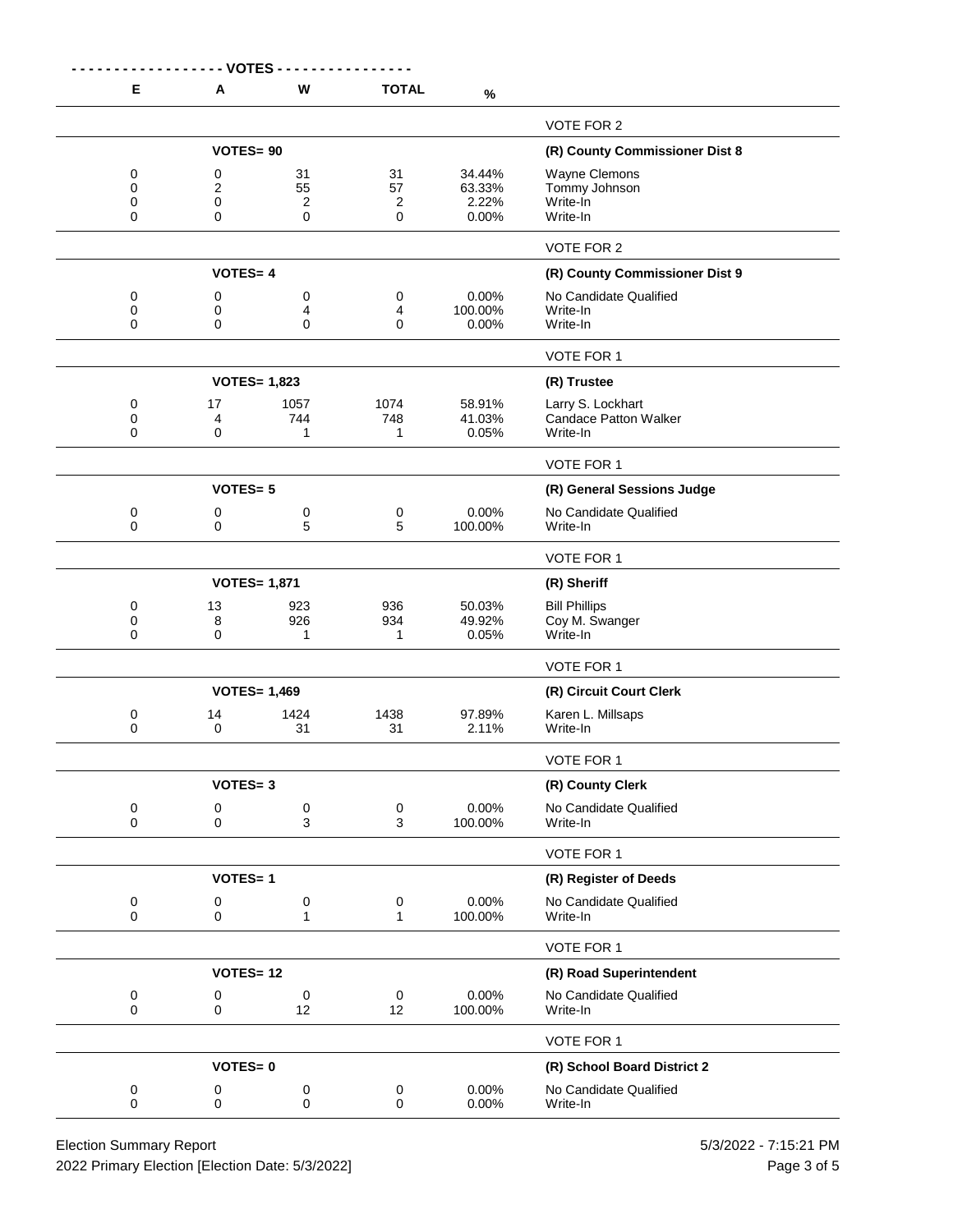| E      | Α                 | W                           | <b>TOTAL</b>              |                  |                                    |
|--------|-------------------|-----------------------------|---------------------------|------------------|------------------------------------|
|        |                   |                             |                           | $\%$             |                                    |
|        |                   |                             |                           |                  | VOTE FOR 1                         |
|        | <b>VOTES=0</b>    |                             |                           |                  | (R) School Board District 4        |
| 0<br>0 | 0<br>0            | 0<br>0                      | 0<br>$\mathbf 0$          | 0.00%<br>0.00%   | No Candidate Qualified<br>Write-In |
|        |                   |                             |                           |                  | VOTE FOR 1                         |
|        | <b>VOTES= 116</b> |                             |                           |                  | (R) School Board District 6        |
| 0<br>0 | 2<br>0            | 113<br>1                    | 115<br>1                  | 99.14%<br>0.86%  | Glenn Eidson<br>Write-In           |
|        |                   |                             |                           |                  | VOTE FOR 1                         |
|        | <b>VOTES=1</b>    |                             |                           |                  | (R) School Board District 7        |
| 0<br>0 | 0<br>0            | 0<br>1                      | $\pmb{0}$<br>$\mathbf{1}$ | 0.00%<br>100.00% | No Candidate Qualified<br>Write-In |
|        |                   |                             |                           |                  | <b>VOTE FOR 1</b>                  |
|        | <b>VOTES=0</b>    |                             |                           |                  | (R) School Board District 8        |
| 0<br>0 | 0<br>0            | 0<br>0                      | 0<br>0                    | 0.00%<br>0.00%   | No Candidate Qualified<br>Write-In |
|        |                   |                             |                           |                  | VOTE FOR 1                         |
|        | VOTES=92          |                             |                           |                  | (R) Constable District 1           |
| 0<br>0 | 0<br>0            | 92<br>0                     | 92<br>0                   | 100.00%<br>0.00% | John Bobo<br>Write-In              |
|        |                   |                             |                           |                  | VOTE FOR 1                         |
|        | <b>VOTES=0</b>    |                             |                           |                  | (R) Constable District 2           |
| 0<br>0 | 0<br>0            | 0<br>0                      | 0<br>0                    | 0.00%<br>0.00%   | No Candidate Qualified<br>Write-In |
|        |                   |                             |                           |                  | VOTE FOR 1                         |
|        | <b>VOTES=0</b>    |                             |                           |                  | (R) Constable District 3           |
| 0<br>0 | 0<br>0            | 0<br>0                      | 0<br>0                    | 0.00%<br>0.00%   | No Candidate Qualified<br>Write-In |
|        |                   |                             |                           |                  | VOTE FOR 1                         |
|        | <b>VOTES=3</b>    |                             |                           |                  | (R) Constable District 4           |
| 0<br>0 | 0<br>0            | $\pmb{0}$<br>3              | 0<br>3                    | 0.00%<br>100.00% | No Candidate Qualified<br>Write-In |
|        |                   |                             |                           |                  | VOTE FOR 1                         |
|        | <b>VOTES=7</b>    |                             |                           |                  | (R) Constable District 5           |
| 0<br>0 | 0<br>0            | $\pmb{0}$<br>$\overline{7}$ | 0<br>$\overline{7}$       | 0.00%<br>100.00% | No Candidate Qualified<br>Write-In |
|        |                   |                             |                           |                  | VOTE FOR 1                         |
|        | <b>VOTES=1</b>    |                             |                           |                  | (R) Constable District 6           |
| 0<br>0 | 0<br>0            | 0<br>1                      | 0<br>$\mathbf{1}$         | 0.00%<br>100.00% | No Candidate Qualified<br>Write-In |